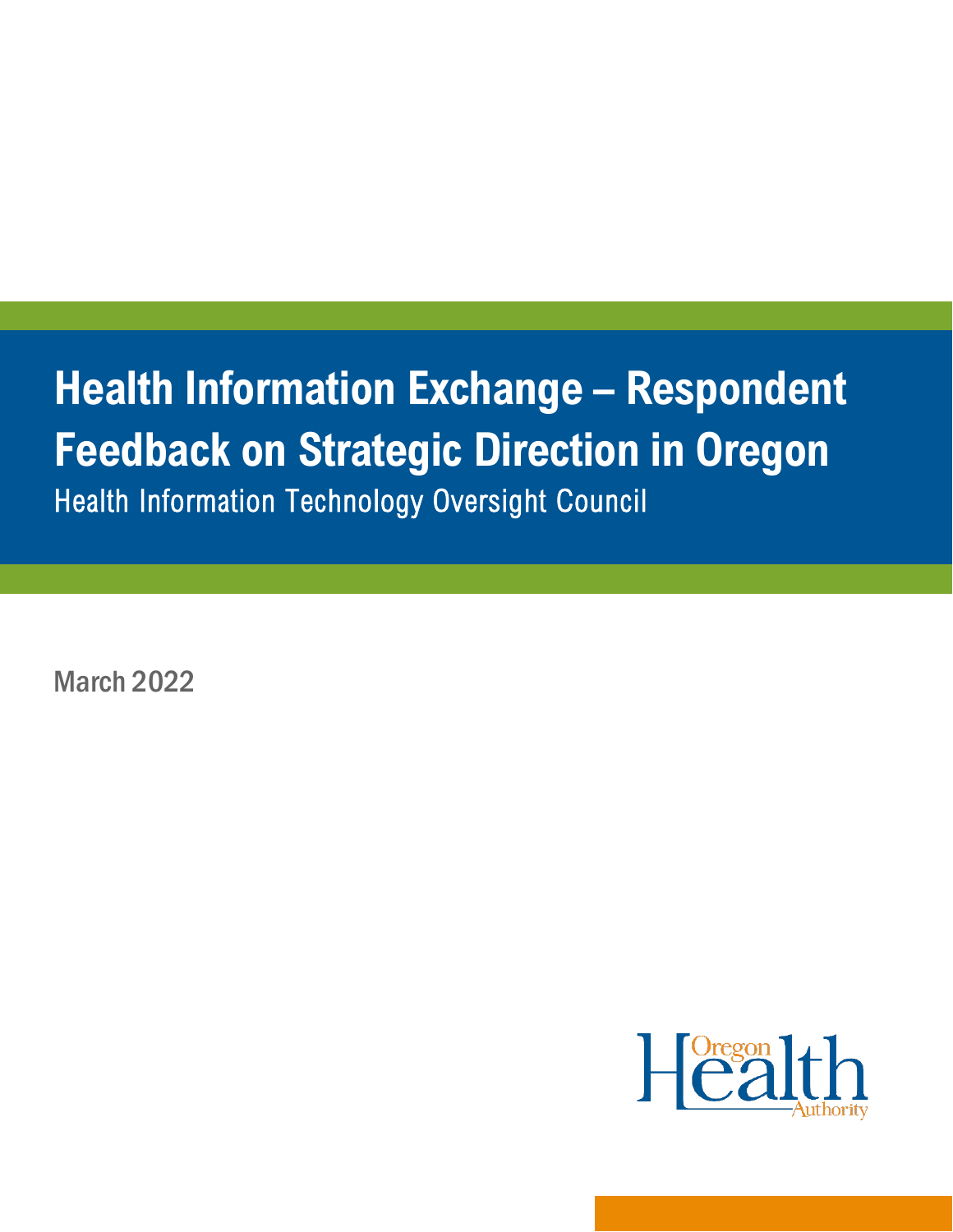# **Contents**

# **Acknowledgments**

This publication was prepared by Justin Keller, JD MPH, HIT Commons, for the Oregon Health Authority's Office of Health Information Technology and the Oregon Health Information Technology Oversight Council.

For questions about this report, please contact: Justin Keller, justin@orhealthleadershipcouncil.org.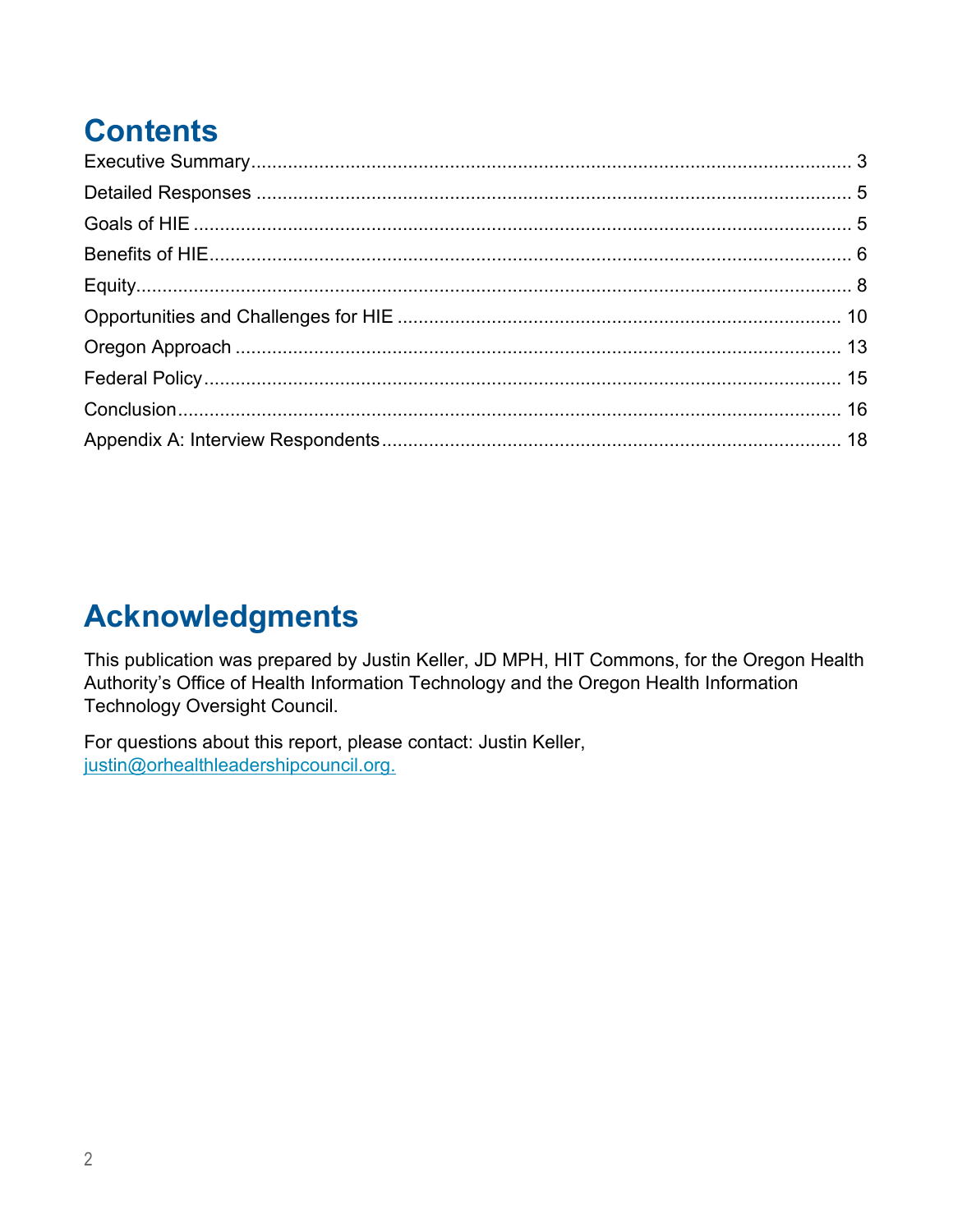### <span id="page-2-0"></span>**Executive Summary**

In the fall of 2021, HIT Commons conducted a series of informational interviews with a diverse group of 25 partners across Oregon and representing health information exchange (HIE) leadership in other states (see Appendix A for a list of participants). The goal of these interviews was to further inform the Health Information Technology Oversight Council (HITOC) and Oregon Health Authority (OHA) staff on the current state of HIE in Oregon, including major opportunities and challenges. This document is intended to help guide HITOC and OHA on how to approach HIE strategy development as part of the 2022 strategic plan update. Open-ended questions were asked consistently across all respondents. The following is a synopsis of the ideas and themes that arose from those interviews, categorized by areas that will best serve future discussion around HIE strategy development in Oregon.

Before delving into each category, it might be useful to note that some themes came up consistently across multiple lines of questioning, suggesting that they may address foundational elements to successful HIE efforts. We are noting these now, and they are discussed further within each relevant section:

- **Governance and Broad Buy-In**: respondents consistently came back to strategies and opportunities around engaging leaders, entities, sectors, and ensuring that there are clear efforts to build greater trust and collaboration. Respondents spoke to the need of protecting against anticompetitive activities and abuse of data. By its nature, HIE is connecting systems and sectors that have not historically worked together. Oregon has made promising strides in this direction, including a regional/community HIE (Reliance eHealth Collaborative) and the creation of a public-private collaboration (HIT Commons), but respondents commented that these efforts need to be expanded upon.
- **Increasing Data Access and Eliminating Fragmentation**: across many lines of questioning, respondents noted the need for using HIE to collect more diverse and disparate data sources than what is currently available. For example, beyond clinical data from electronic medical records (EMRs), respondents mentioned claims, social determinants of health, as well as enrollment and other administrative data. Many respondents viewed HIE as a key aspirational strategy to eliminate fragmentation in the health care system, particularly for areas like behavioral health and oral health. Access to this data by a broader network of users was also emphasized throughout our discussions and for many respondents, patients were a key user group of these data tools.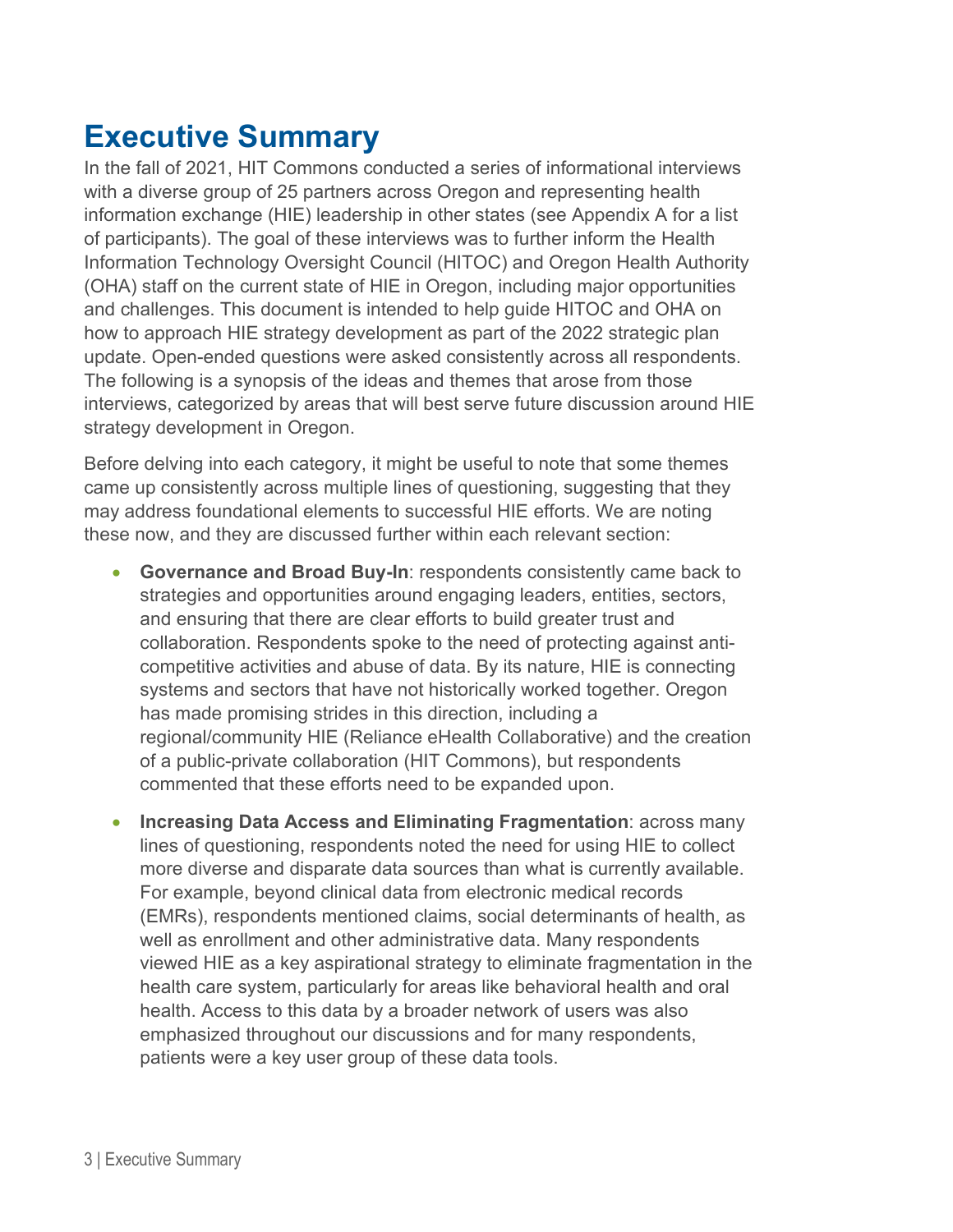- **Education, Awareness, and Community Engagement**: respondents spoke to the ongoing need to promote the HIE tools and strategies that are available. They suggested some groups might require increased attention, including providers and community-based organizations. For the latter, respondents encouraged taking new approaches to engagement and trust-building.
- **Establishing Value**: respondents acknowledged that these tools and strategies often require financial and other resource investment by private organizations such as health systems and health plans. Establishing value across the broad network of entities that may be called upon to fund these efforts was consistently mentioned as core to success. Some suggested more detailed business cases upfront, as well as increased efforts to evaluate the impact of initiatives after go-live.
- **Workforce**: among the many interdependencies that influence whether HIE will be successful, many respondents noted the need for a bolstered clinical and technology workforce and the need for that workforce to be more diverse and reflective of the communities served. Some respondents suggested prioritizing HIE tools or solutions that can address workforce issues through increased operational efficiency (e.g., using technology to automate tasks that have traditionally been done manually like chart review).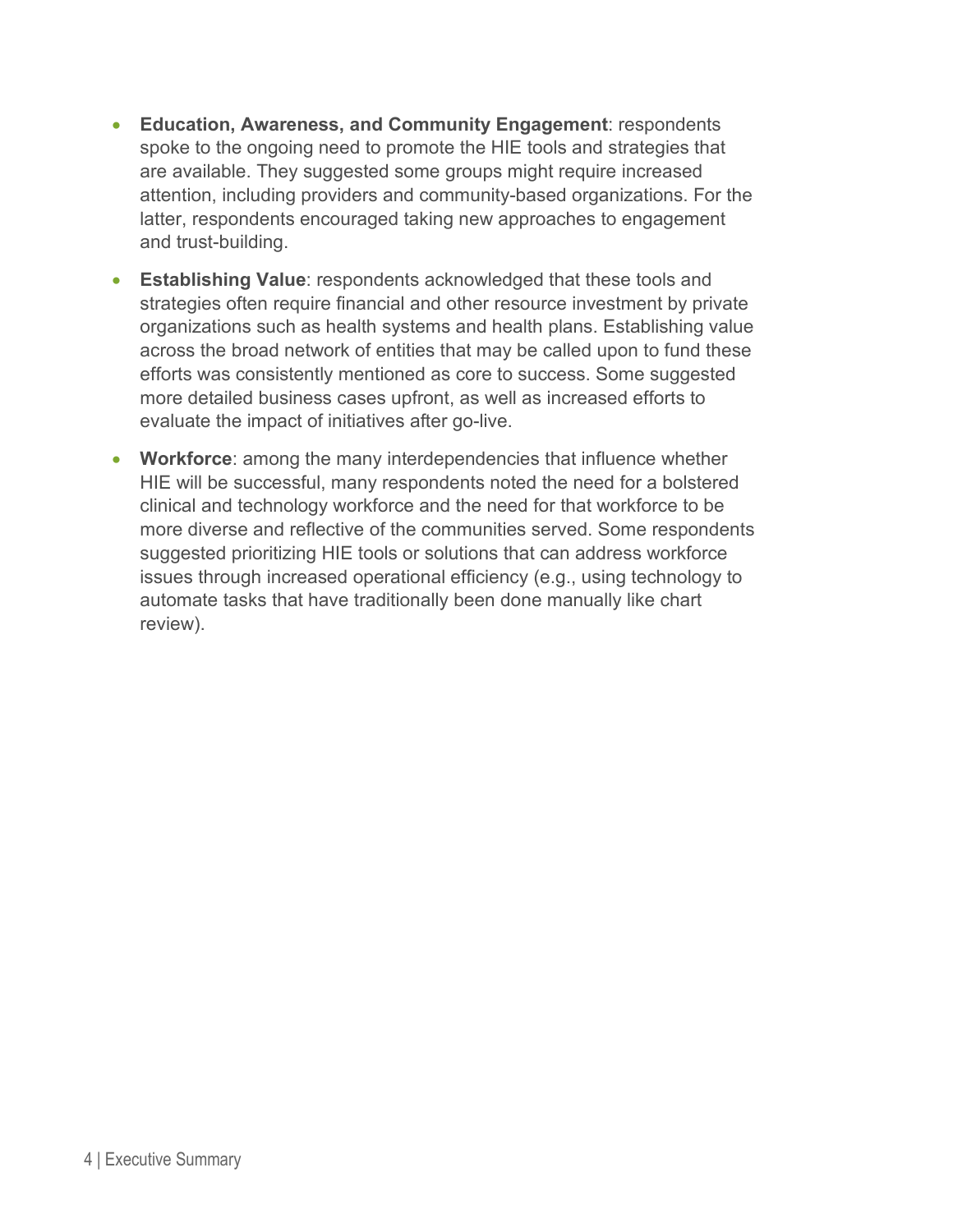### **Detailed Responses**

<span id="page-4-0"></span>Each section below identifies a set of themes that arose from discussion around a particular open-ended question (e.g., goals of HIE, barriers or challenges to HIE, etc.). Themes are provided in order by most-to least-mentioned and include the proportion of respondents that spoke to each theme over the total number interviewed (n=25).

*An important note: we acknowledge that our sample size was too small to draw any conclusions about the complex HIE landscape in Oregon. The following information is intended to note the variation in opinions and needs in the HIE space and not to confirm what strategies, if any, the public or private sectors should take moving forward.*

### <span id="page-4-1"></span>**Goals of HIE**

Respondents were asked about the goals for HIE in Oregon. The responses tended to be aspirational in nature. Respondents were typically asked "If you were personally drafting the strategic plan, what would you identify as the goal or goals of HIE?" We coded 63 distinct concepts from respondent interviews. These concepts were rolled up into 10 themes as noted below:

- 1. **A Seamless Solution (11/25):** the most prevalent theme was respondents' aspiration toward a solution that felt singular to the end user and could be accessed by all, including patients, and which would drive contribution from all sources (including state bodies) and fill data gaps. Respondents stressed that this solution should include broad sets of data (not just clinical data, see also Eliminate Fragmentation below), be patient-centered, and facilitate interaction among care professionals.
- 2. **Client Needs are Communicated (8/25):** this theme is closely related to the Seamless Solution theme but was called out for the number of times respondents specifically discussed the role of HIE in communicating clearly and quickly the primary need(s) of the client/patient across all medical and social domains.
- 3. **Governance (7/25):** respondents spoke to an open, public governance structure for HIE. Concepts specifically

#### GOALS OF HIE

"Health is fundamental to our existence. Being able to address factors that most impact our health is the only way to keep people healthy. In order to understand those factors and their impacts on health, we need to connect the dots between the outcomes we are concerned about and the causes. A system that allows us to connect the most upstream causative factors with the most downstream outcomes in as direct a line as possible is going to be a tremendous tool for improving health and identifying the societal causes of poor health and allow us to directly affect them.

Because the data belongs to the people being evaluated, they need to be directly involved in how the data is shared and used to ensure it's addressing what they care about most."

*Dr. Brian Frank, OHSU Richmond Clinic*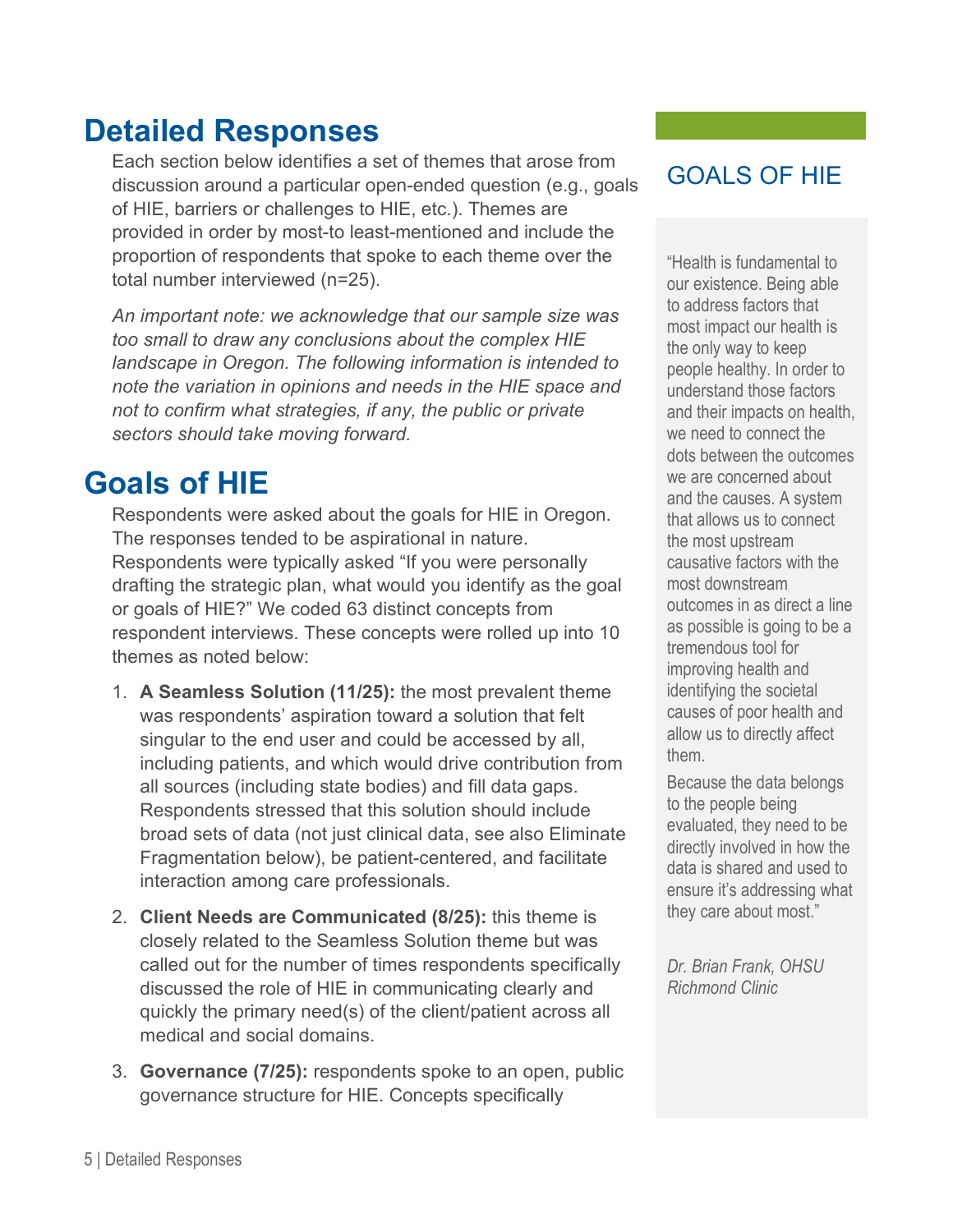mentioned topics like stewardship of data, trust building among organizations, and education/promotion of the value of HIE.

- 4. **Eliminate Fragmentation (6/25):** this theme centered around expanding the kind of data that flows through HIE. Many of the concepts centered around social determinants of health (SDoH) data and state-held data (e.g., public health, Medicaid data, etc.).
- 5. **Evaluation/Impact (6/25):** respondents spoke to the need for establishing how HIE impacts the health care ecosystem (including goals for each actor like hospitals, payers, clinics, etc.) as well as leveraging HIE data to evaluate impact of interventions in the field (see also Population Health below).
- 6. **Efficiency of Transport (4/25):** several respondents highlighted that a goal for HIE is to ensure the ease and efficiency of transporting data between systems (e.g., HIE as a verb). This includes both the one-tomany advantage of an HIE as well as standards to ease data transfer and use.
- 7. **Population Health (4/25):** several respondents spoke to the goal of leveraging HIE as a source of truth for population health, including how data can connect upstream causes to downstream outcomes.
- 8. **Provider Directory (4/25):** several respondents called out the need for a single source of information on providers' contact information, organizational affiliations, and relationship to patients.
- 9. **Focus on Behavioral Health (2/25):** a couple of respondents directly advocated for focusing efforts on supporting behavioral health, as well as the importance of effective behavioral health systems within the broader health care system to be able to achieve health outcomes.
- 10.**Take Action (2/25):** two concepts spoke to the gap between policy and execution and advocated for a stronger focus on execution.

## <span id="page-5-0"></span>**Benefits of HIE**

Respondents were asked an open-ended question about the benefits of HIE in Oregon, with the intent of understanding what is working well. Of the 32 concepts captured in response to this question, several fell into themes based on a named solution, while others fell into themes around value propositions or infrastructural requirements without any specific named solution. Both are provided below. In addition, nine responses could not be categorized into a theme, but mentioned the benefits of HIE to specific populations of patients,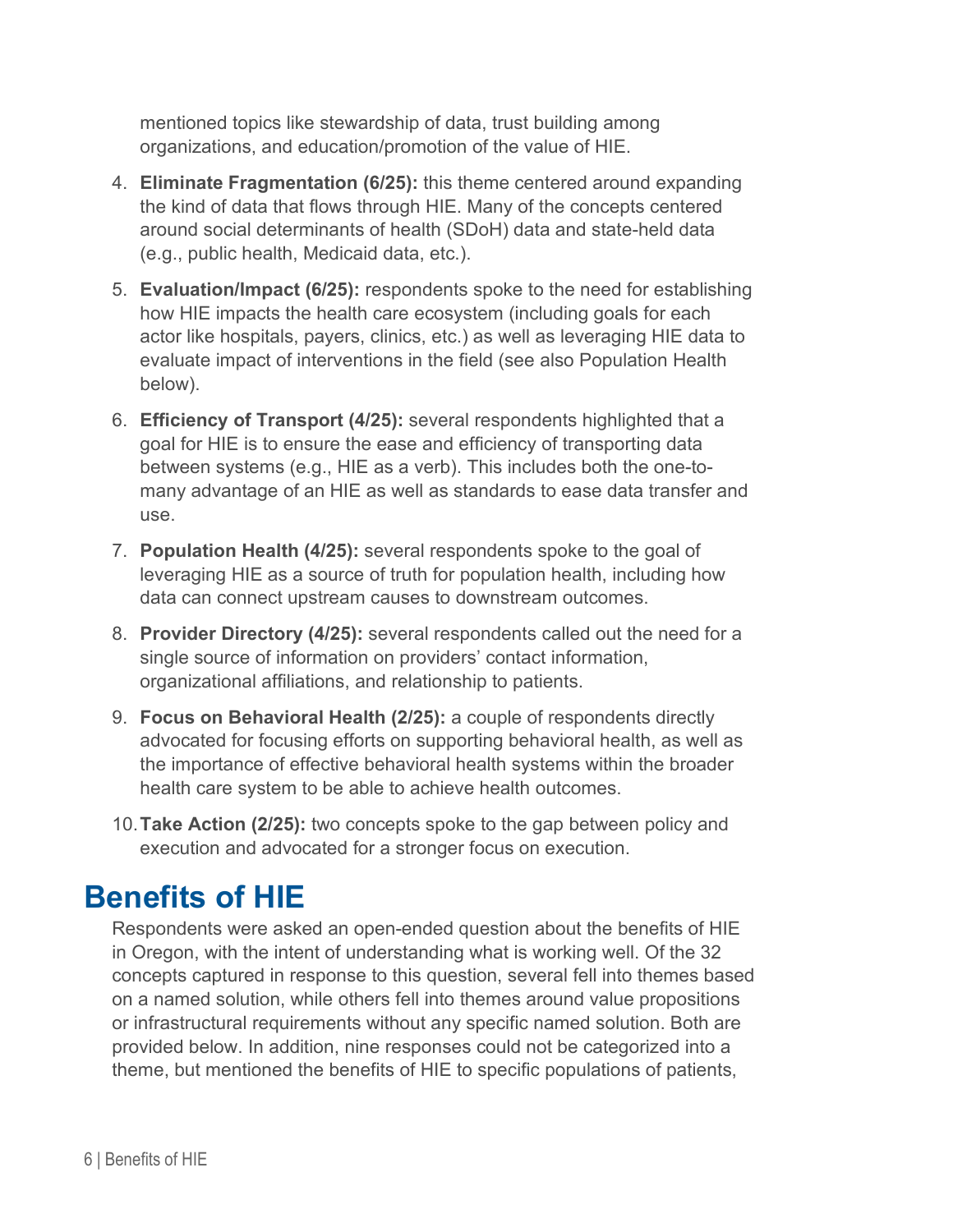specific provider types, or specific benefit to having HIE as an infrastructural source of information.

Benefits of named solutions:

- 1. **Epic CareEverywhere and Carequality (5/25)**: respondents felt that this HIE strategy works well, with some acknowledging that the prevalent use of Epic in Oregon was key to this success. Epic CareEverywhere allows Epic EMR users to benefit from data collected from other Epic EMR users across the nation, whereas Carequality is a national framework for clinical data exchange with data being contributed from several different EMR vendors including Epic. Taken together, these solutions provide Epic users with a significant source of clinical information outside the four walls of their own institution.
- 2. **Collective Medical (EDIE, Collective Platform (fka PreManage)) (4/25)**: respondents noted the value in having a statewide hospital event notification system in Collective Medical. These respondents praised both the ED-facing solution in terms of preventing costly work ups, as well as the payer- and clinic-facing Collective Platform, which helped them with risk stratification, care coordination efforts such as hospital follow-up, and keeping members in-network.
- 3. **Reliance eHealth Collaborative (3/25)**: across multiple lines of questioning, three respondents highlighted Reliance as a successful HIE, both in terms of reliably pulling data out of multiple disparate EMR systems as well as assisting smaller practices with important quality reporting processes.
- 4. **Connect Oregon/Unite Us (2/25)**: two respondents flagged Unite Us as a valuable platform for social need referrals. One respondent flagged the need for transport/exchange of information contained within Unite Us to other systems (e.g., other HIE tools, electronic medical records, etc.).
- 5. **Registries (2/25)**: two respondents flagged OHA public health registries, with one specifically calling out the success of Prescription Drug Monitoring Program (PDMP) data pushed to electronic medical records via Collective Medical notifications. One respondent pondered how these registries could be further leveraged to provide a bigger picture about patient health (e.g., via a community health record or other data aggregation tool).

Other benefits of HIE without a named solution:

1. **Breadth of important data sources (4/25)**: respondents indicated that a primary benefit of HIE is the breadth of data contained within it, which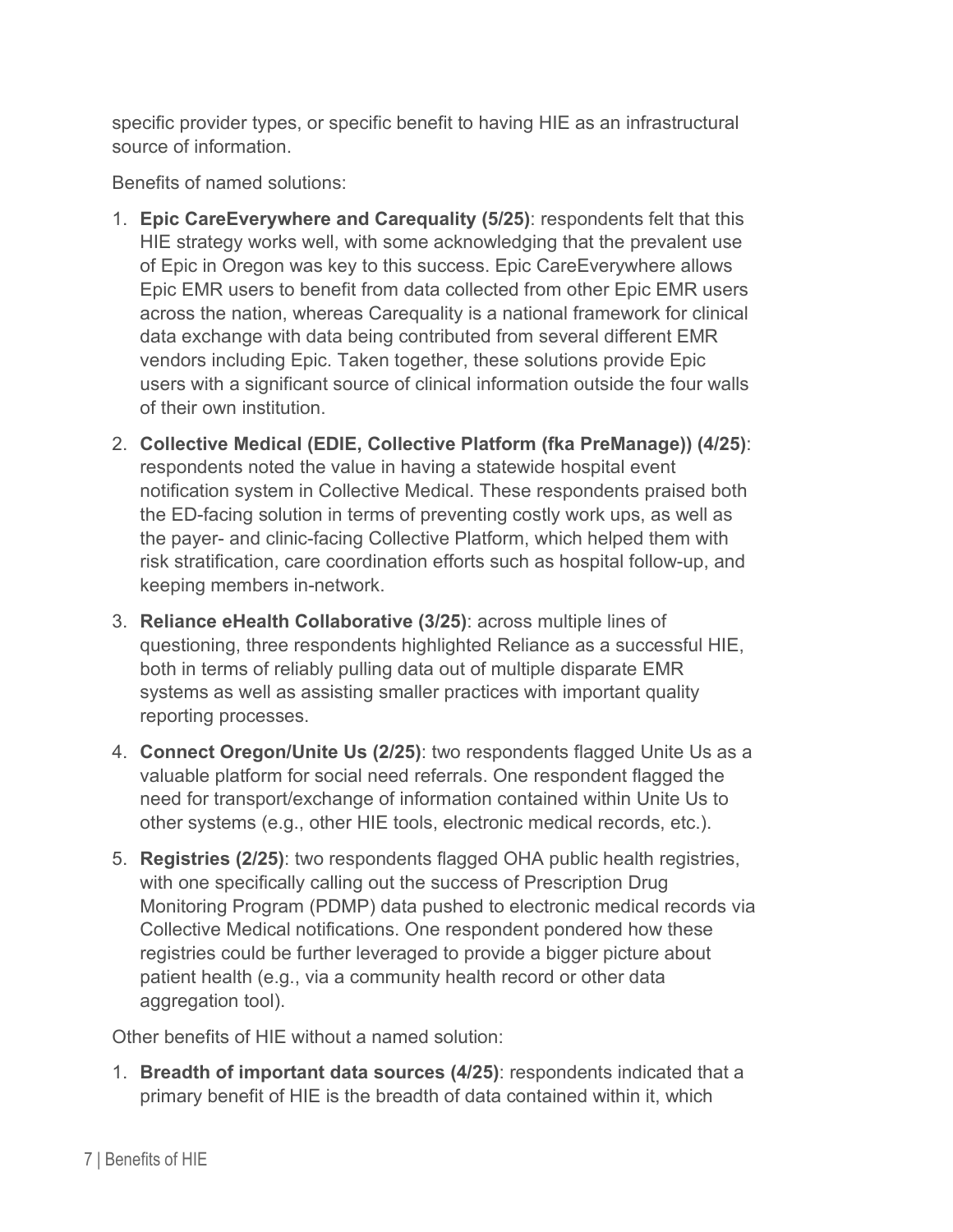serves multiple use cases. Also included in this theme were specific types of data, including labs, social determinants of health data, claims, and OpenNotes (e.g., full provider notes accessible by patients) as important data available via HIE.

- 2. **Models that support infrastructure (2/25)**: respondents flagged specific payment and delivery models as contributing to the infrastructure needed to make HIE successful. Models referenced included coordinated care organizations (CCO) and the certified community behavioral health clinic (CCBHC) model.
- 3. **Multi-partner governance (2/25)**: a couple of respondents raised multipartner governance as a key benefit of HIE efforts, with one indicating that the current HIT Commons governance model in Oregon is working particularly if that Board is engaged early enough in a process.

# <span id="page-7-0"></span>**Equity**

Given OHA's commitment to eliminating health inequities by 2030, all respondents were specifically asked how health information exchange (and technology in general) can help address health disparities and promote greater equity in health care and health outcomes. Some respondents received follow-up questions on more specific topics as they came up, including collection of race, ethnicity, language and disability (REALD) and sexual orientation and gender identity (SOGI) data. We captured 55 concepts in response to this question which were then categorized into 10 themes:

- 1. **Identify Disparities and Inform Interventions (11/25)**: almost half of the respondents touched on the ability to use HIE and the data collected therein to identify disparities and use this information to target interventions accordingly. The use of tools like "hot-spotting" (leveraging geospatial data along with other data to identify geographical differences in disease prevalence or outcome) was mentioned. Some respondents discussed the need to combine data sets (e.g., clinical and social data) to inform these activities.
- 2. **Collection of Demographic Data (8/25)**: many respondents discussed the need and the complexity of collecting accurate, consistent demographic information on their populations. Oregon's REALD & SOGI data collection work was mentioned several times. This theme was raised as both an opportunity and a challenge. Provider burden in collecting this information was also mentioned.
- 3. **Targeted Interventions (6/25)**: some respondents gave specific examples of interventions that they have either implemented or would like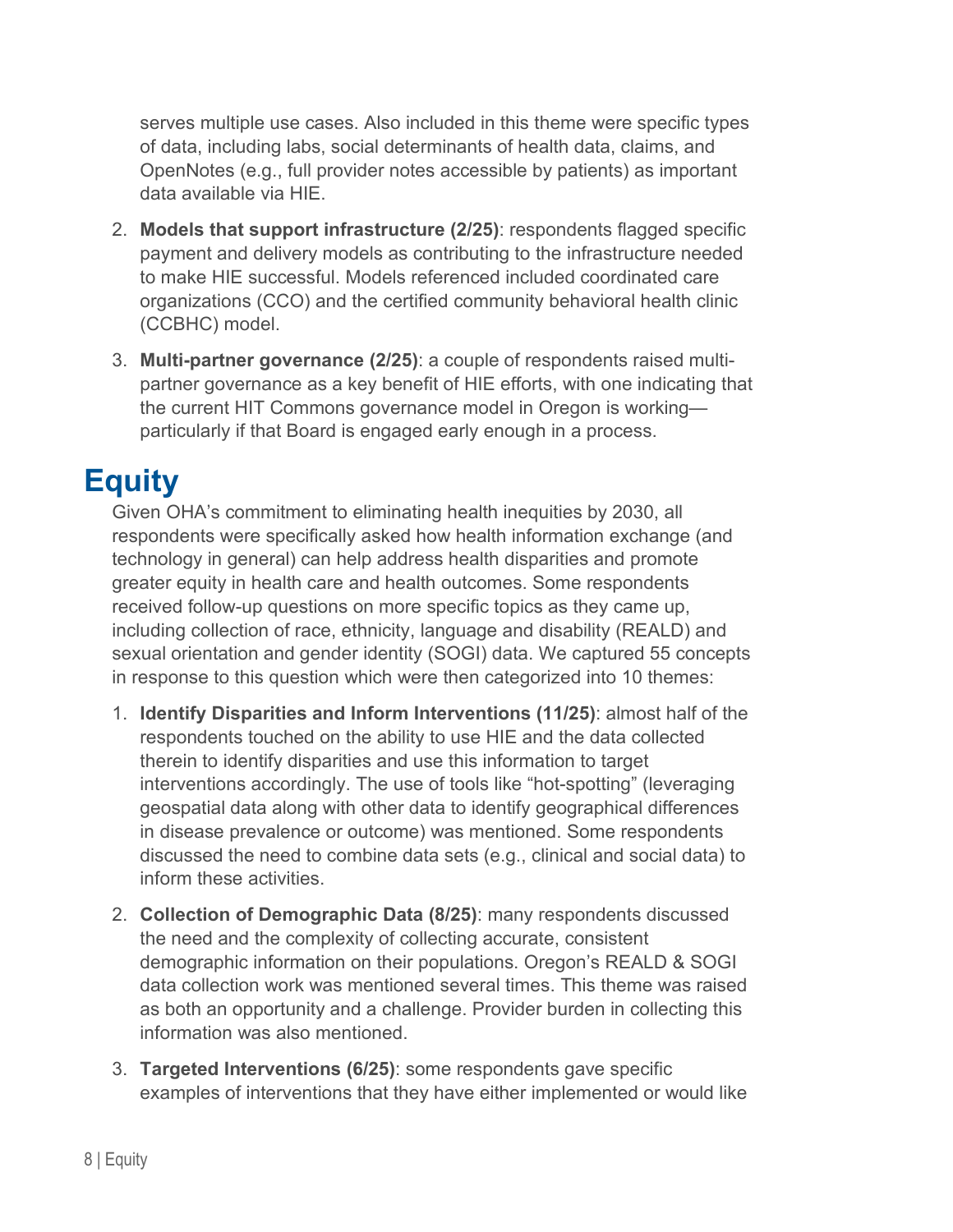to implement. Some of these included vaccine efforts tied to COVID-19, but others flagged language translation needs, disparities faced by rural communities, and interventions for seniors.

- 4. **Eliminating Fragmentation (5/25)**: consistent with the theme in the Goals section of the interviews, respondents also felt that the elimination of fragmentation among data systems would better serve populations that face health disparities. Examples of responses in this theme included: navigating needs between health care and schools; and creating links between dental care and behavioral health outcomes.
- 5. **Support a Diverse Workforce (4/25)**: several respondents noted the need for a more diverse workforce that is congruent with community demographics. Some mentioned this as a targeted intervention, while others simply noted the importance of a workforce that includes roles like a Chief Diversity Officer and community health workers.
- 6. **Education/Awareness (3/25)**: some respondents noted workforce (e.g., physicians, other care workers) education and training around health inequity as well as broader community awareness around health inequities.
- 7. **Improve Data Science (3/25)**: this theme included concepts around data quality and the ability of data to inform disparities, such as the lack of national standards for social needs data, weaknesses in claims data to identify disparities, etc.
- 8. **Invest in Communities (3/25)**: some respondents noted that increased attention was needed to build trust with communities that face health disparities, and that this could be reflected by increased investment in community-based organizations, or other community investments.
- 9. **HIE as an Equal Playing Field (2/25)**: a couple of respondents touched on the system-agnostic approach that a community HIE takes by pulling disparate information together from various data sources and how this promotes equity by touching all patients, ignoring things like insurance status or EMR vendor which are built into our health care system.
- 10.**Patient Access to Data (1/25)**: one respondent noted that patients' access to their data via HIE or other third-party applications would help to address equity in health care. These comments also noted a concern over patient awareness of the complex privacy and security rules around data access.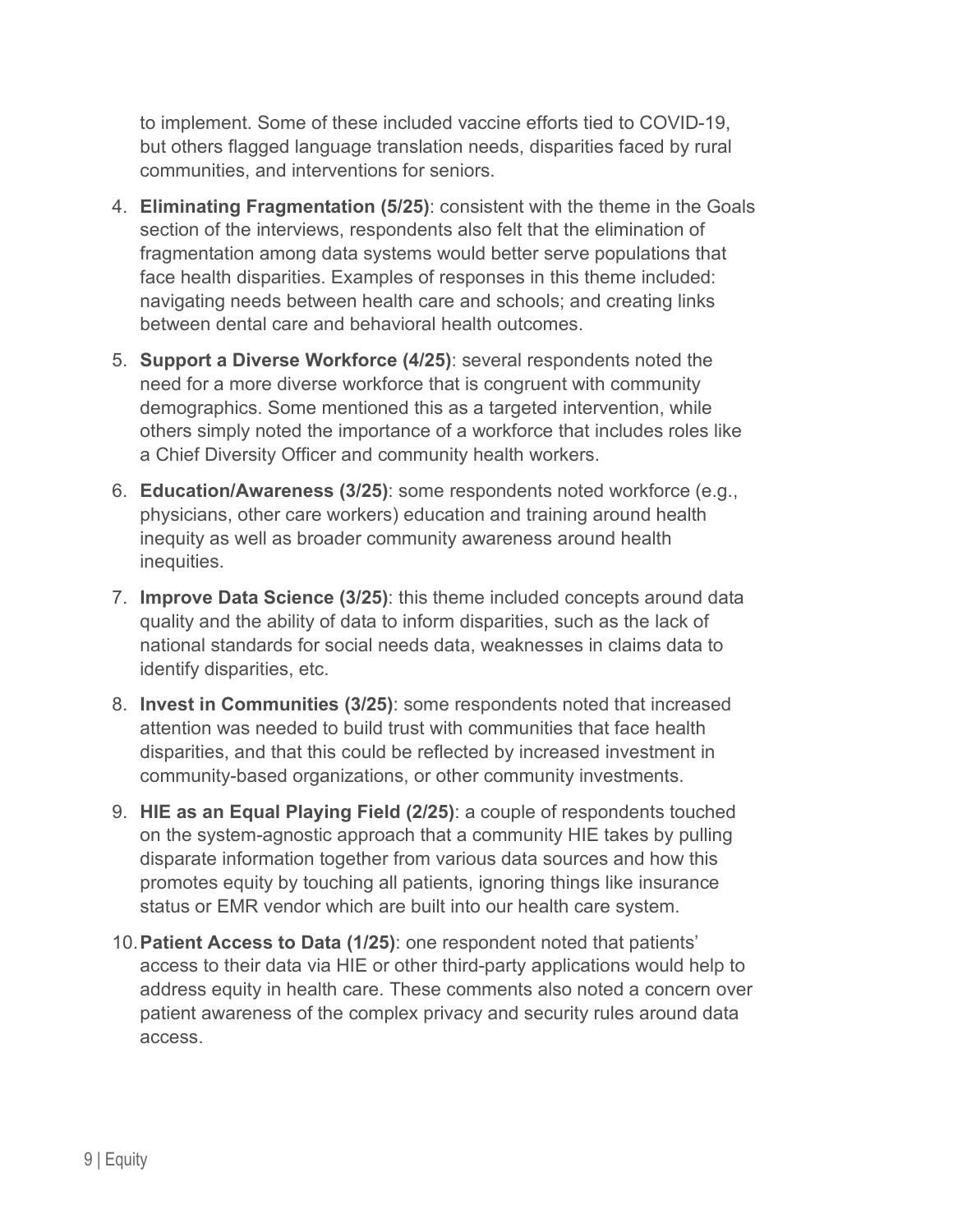### <span id="page-9-0"></span>**Opportunities and Challenges for HIE**

Respondents were asked a couple of open-ended questions about the challenges and opportunities for HIE. The intent was to identify common areas for strategic investment or other efforts that the public and private sectors can make to address issues. Upon deeper analysis of the 205 discrete responses to these questions, they were first categorized into broader themes and use cases.

#### **Broader Themes**

The broader themes around opportunities and challenges for HIE consistently touched on the tension between two opposing factors, for example, the tension between cost and value, or the tension between interorganizational trust and competition. As such, we felt it was most useful to present these themes as illustration to the interwoven opportunities and challenges that exist in HIE efforts. The broader themes were only coded if at least three or more of the original 205 concepts touched on the theme, leading to a total of 11 themes. Below is the set of broader themes:

1. **Cost vs. Value (14/25)**: the most prevalent theme among respondents was the comparison of both up front and ongoing costs of HIE efforts with the measured or perceived value these efforts produce for participants and funders (said another way, the return on investment or ROI).

Concerns included financial sustainability of HIEs (including additional services they are starting to offer, consolidation among HIEs), the costs of including more user types (e.g., community-based organizations, others), defining value among a wide network of user types, and the "chicken-or-egg" conundrum of establishing value without critical mass in order to

The broader themes around opportunities and challenges for HIE consistently touched on the tension between two opposing factors, for example, the tension between cost and value, or the tension between interorganizational trust and competition.

obtain greater participation to reach critical mass. This theme reminds us that no effort in the HIE space will likely be successful without a clear ROI.

2. **Addressing Data Gaps (9/25)**: while many of the comments on data gaps could be translated into use cases (see below), many respondents spoke broadly about the opportunity and challenge of addressing large structural gaps in health care data. The inclusion of behavioral health and dental care providers, small and rural providers, and non-clinical data were all referenced.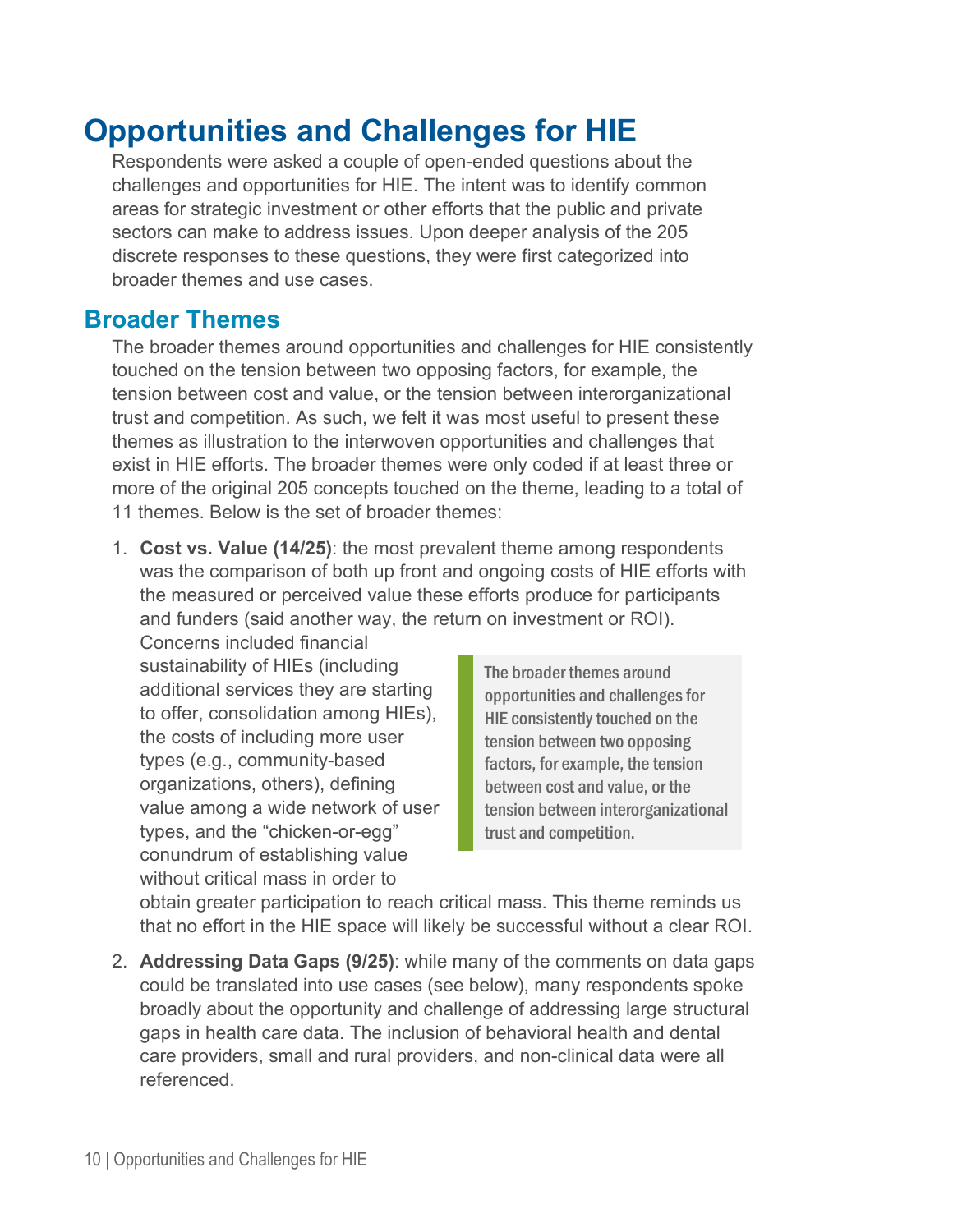- 3. **Alignment and Reconciling Efforts at Different Levels: Local, State, Regional, and Federal (9/25)**: another prevalent theme touched on by respondents was the complexity of reconciling differing federal, state, and other jurisdictional efforts and requirements. This included topics like Oregon not adopting national standards for state efforts, interstate data sharing via HIEs, the Trusted Exchange Framework and Common Agreement (TEFCA), consent issues for behavioral health, and lack of a clear big picture for how different level strategies tie together.
- 4. **Community Trust vs. Competition (8/25)**: several respondents touched on the lack of trust among parties, including between competing organizations, but also the tension between patients and entities, the concerns over "big data," and activities that are designed to improve trust and establish accountability like standard data sharing agreements.
- 5. **EMR vs. other HIE Investments (e.g., EMR Integration) (7/25)**: one of the more complex themes, this category includes the tension organizations face in leveraging their EMR as a primary source of HIE activity, and investing in other efforts to collect, aggregate, and move external data sources into the EMR. Provider partners have long held the view that the EMR is their gateway to health information and therefore exchange efforts should prioritize integration with EMRs. This theme is closely tied to the cost theme identified above, in that integration into EMRs is a costly activity and there are diminishing returns on this work if the EMR in question is not broadly adopted. Epic was discussed by many respondents in this theme, given its significant footprint in Oregon.
- 6. **Technology and Delivery System Design/Interventions (7/25)**: this theme includes the reality that a technology solution, on its own, cannot improve health care or drive significant outcomes. Concepts in this theme acknowledged the other aspects of care delivery that must be in place in order for technology efforts to succeed, including availability of providers and services, adopting the right care delivery models and payment methodologies, and having clear workflows by which to leverage the data shared via HIE.
- 7. **Targeted Solutions vs. One-Size-Fits-All (6/25)**: there were conflicting opinions among respondents as to the value of having a single solution to serve all users (e.g., reduces confusion and fragmentation, creates a consistent pathway for new efforts, etc.) and the value of building incremental, targeted solutions to address use cases. HIE strategies in Oregon will need to look at both options, as targeted solutions are already in place. But currently, having multiple solutions is leading to some confusion for organizations, such as understanding the scope of each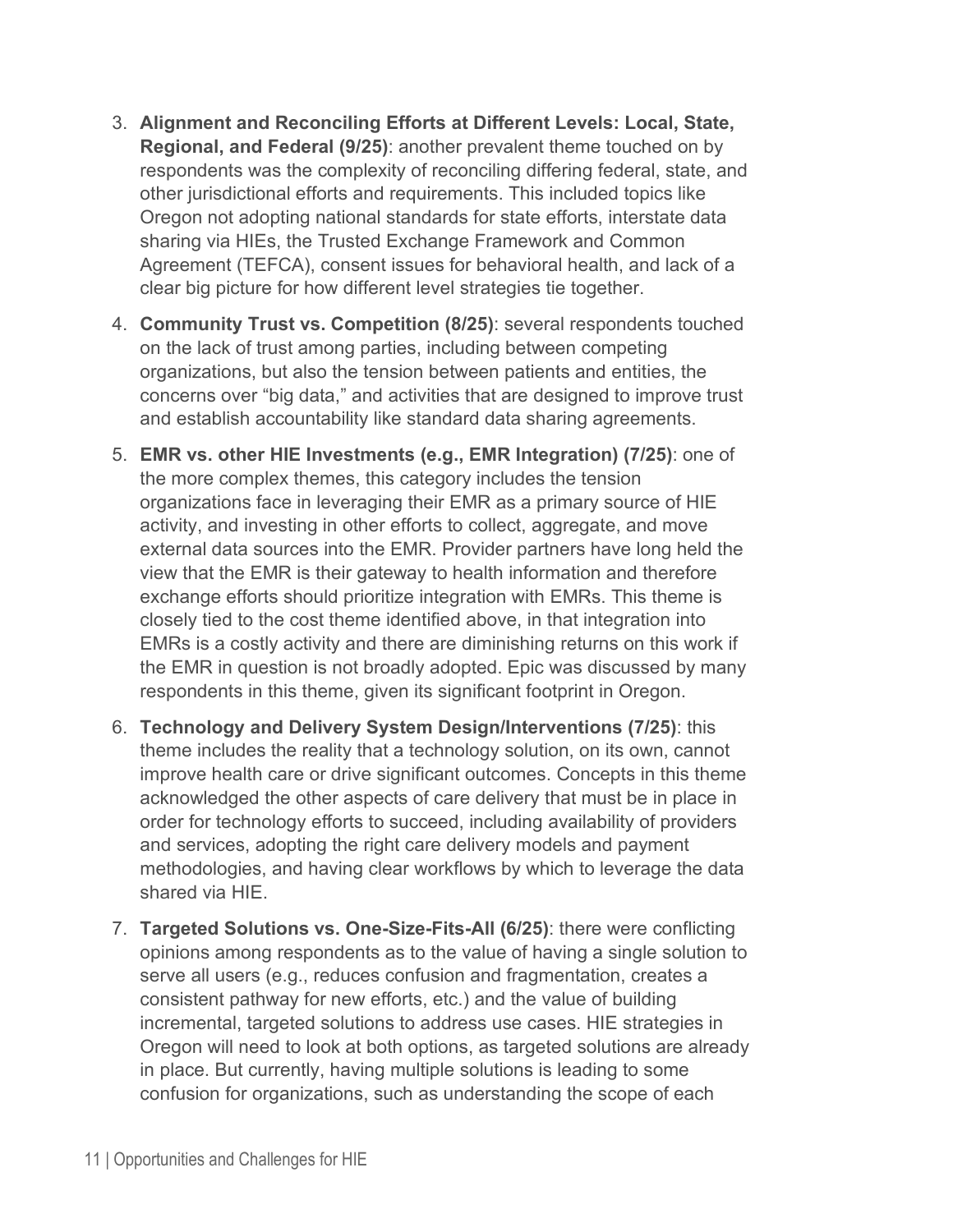solution, when to use/rely on one tool vs. another, etc. Some of this confusion could be addressed through other strategies (see Education and Awareness).

- 8. **Workforce and Technical Support (6/25)**: each concept in this theme touched on workforce, with the driving tension being between investing in IT workforce (in-house, stable experts) versus temporary, technical support. Again, the tension largely comes down to cost, with technical assistance being more affordable than workforce, but at the cost of not being stable over time. Several concepts also touched on the ROI that can be achieved by HIE in allowing the clinical workforce to practice at the "top of their license."
- 9. **Compliance vs. Innovation (5/25)**: concepts in this theme touched on the tension created between following federal and/or state rules and contractual obligations versus decision-making based on innovations that push care delivery forward. The more accountability that is built into the system (e.g., HIE participation mandates, etc.), the more that private sector actors are likely to manage to these minimum requirements as opposed to participating in efforts that might be best for patient care but lack a requirement. See also Federal Policy – CMS Interoperability Rules, TEFCA.
- 10.**Focus and Prioritization (5/25)**: a few respondents emphasized the need to have a consistent focus over time in order to achieve success (e.g., "stay the course"). This conflicts in part with the vision of having HIE be incremental and flexible in order to meet the demands of the day, which was also expressed by respondents. Prioritization of HIE efforts was greatly impacted by COVID-19, for example, and respondents suggested the state play a greater role in maintaining focus when these unforeseen events occur.
- 11.**Education and Awareness (5/25)**: respondents felt that more could be done to educate and train providers and administrators, but also the public, about what HIE tools are available, what integration opportunities might exist, and how data sharing impacts our health care system. Some respondents also pointed out that many partners lack awareness as to the value of certain functions, e.g., care coordination and navigation, that rely heavily on HIE to do their work.

#### **Use Case Opportunities**

A use case is a defined problem and solution set that relies in part on one or more unique technology tools and/or sources of data. Use cases can be organized by the type of data used, the type of end user served (e.g., a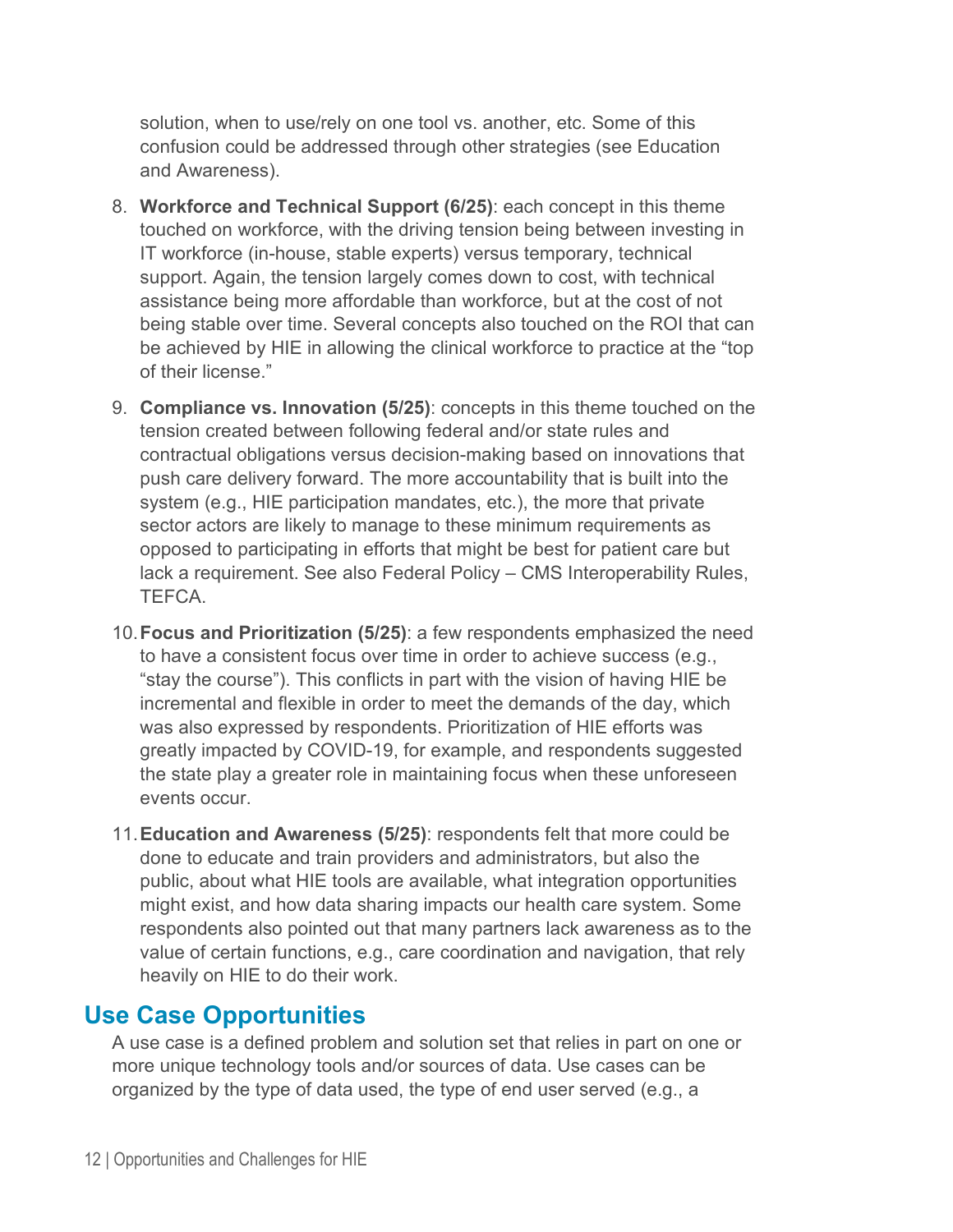patient, a primary care provider, a health plan case manager, etc.), or a specific workflow. Use cases are helpful in identifying the areas of greatest common value among diverse technology partners. Among the 205 opportunity and challenge concepts, 31 unique opportunities were identified that could be developed further into use cases (or sets of use cases). The opportunities are listed below with the number of times mentioned by respondents:

- Public-private data sharing (OHA, bidirectionality) (7)
- Provider-Payer data sharing (7)
- SDoH (including Community Information Exchange) (6)
- Public Health data (5)
- Provider reporting & metrics (5)
- Population health/analytics (4)
- Risk stratification (4)
- Behavioral health treatment plan and utilization (4)
- Disaster & emergency preparedness (3)
- Emergency Medical Services engagement (3)
- Claims data (including Blue Button pilots) (3)
- Dental care role in care coordination (3)
- Patient access (3)
- Value Based Payment (including cost data) (2)
- Event notification (beyond hospital encounter) (2)
- Incarcerated populations (2)
- EpicCare Link (Epic access for outside providers) (2)
- In- and out-of-network utilization (2)
- Rural care gaps (1)
- Home health (1)
- Long-term care (1)
- Medications/reconciliation (1)
- Imaging (1)
- Medicaid administrative data (1)
- Clinical Decision-Making Support (1)
- State Hospital data (1)
- Provider Directory (1)
- Community health record (1)
- Diabetes (1)

### <span id="page-12-0"></span>**Oregon Approach**

Many of the concepts provided by respondents took the shape of more concrete advice or guidance to state leaders about how to approach HIE efforts and what will most likely lead to success. The following concepts and themes were captured not in response to any one specific question, but instead were pulled across a multitude of topics. This category of themes would be particularly useful to OHA and to governance boards and groups that manage how HIE is being implemented and adopted across the state. We identified 62 concepts that fit into this category, which fell into 8 unifying themes. We note below when themes included concepts that were in direct conflict with one another: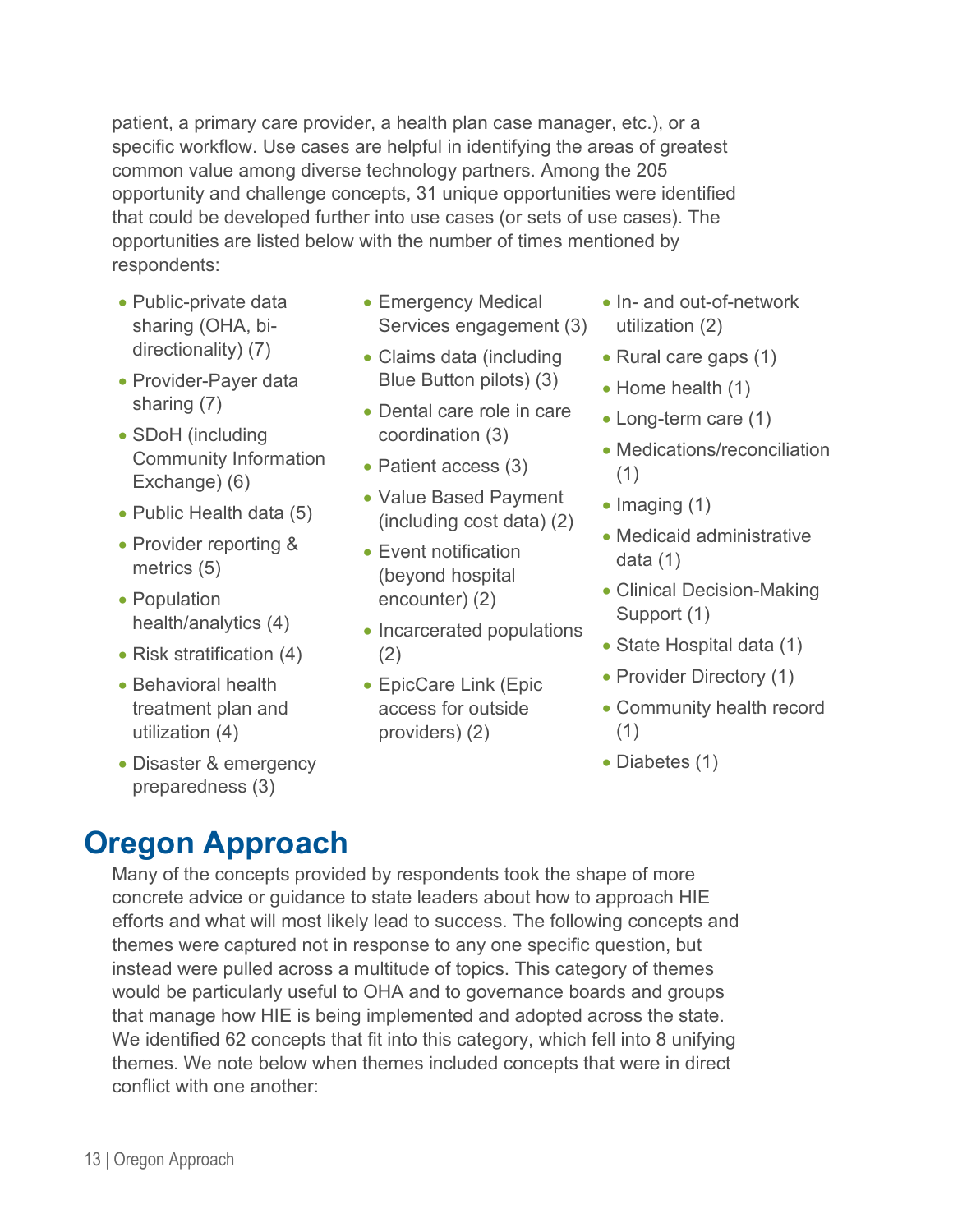- 1. **Leadership (7/25)**: This theme included concepts around obtaining buy-in from the right sectors and leaders, investing in change management, and ensuring that the right tables are set for both public and private sector needs to be addressed. Specific interests identified included: executive leadership, policy leaders, implementation specialists, patients, and regional governance models.
- 2. **Incremental Improvements to What Works (7/25)**: several respondents emphasized the strategy of building upon existing infrastructure (e.g., hospital event notifications, regional HIE, existing governance bodies) and several mentioned specific use cases to illustrate this: focusing on referrals, disaster relief, and supplementing EMR data.
- 3. **Accountability (6/25)**: This theme included concepts around holding both state actors (e.g., OHA, the Oregon Department of Human Services (ODHS), etc.) and private actors accountable for contributing data to HIE, ensuring interoperability is built into all state strategies, and using tools like standard data use agreements to address issues around abuse of data (such as using data shared for HIPAA purposes of treatment, payment and health care operations to gain an advantage over a competitor).
- 4. **Build Confidence in Solutions (6/25)**: this theme included comments about data quality, including acknowledging the nuances of data; clear communication about what role solutions play in the environment (e.g., "name the HIE"); and building confidence among businesses and patient populations about how their data is being used.
- 5. **Community Engagement/"Widen the Net" (6/25)**: this theme talked about the importance of engaging local communities around adoption and use of tools. Concepts that touched on widening the net to include other actors (e.g., community-based organizations, ODHS, etc.) were also included in this theme.
- 6. **Define Value (6/25)**: this theme included concepts around the lack of value in certain activities (e.g., how is data requested by OHA going to be used, etc.) and in ensuring that new strategies have a clear value or business driver. Respondents want to avoid "solutions looking for a problem."
- 7. **Reduce Burden (5/25)**: respondents were candid about the burden of activities like collecting data based on non-national standards (e.g., REALD & SOGI), the burden of managing to metrics and reporting requirements that deviate in any way from industry standard, and lessons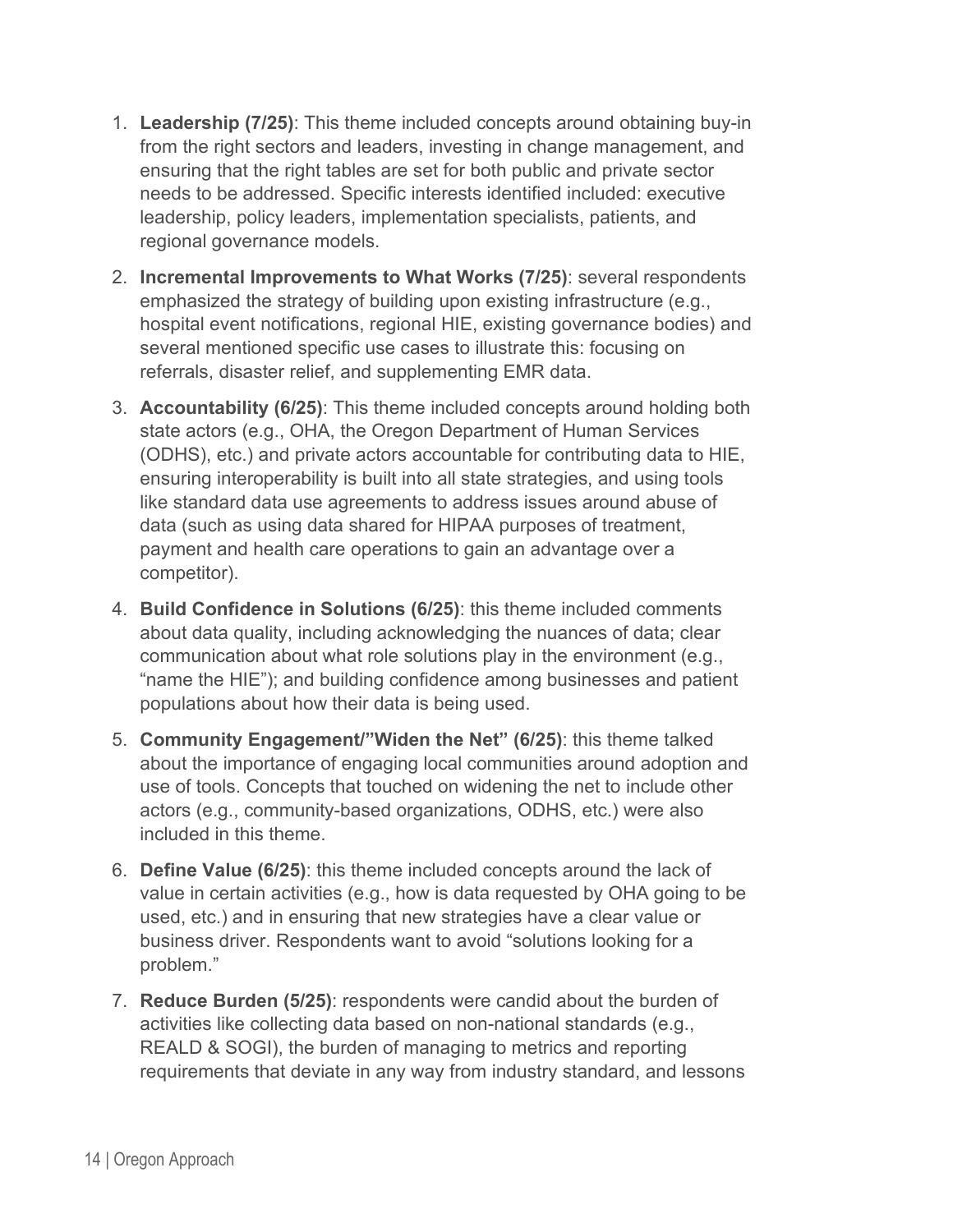from other states with opt-in models for patient consent to HIE as a significant burden and barrier to adoption of HIE.

8. **Funding (3/25)**: For some, participation in HIE is cost prohibitive. Respondents suggested strategies like supporting behavioral health and dental providers. One respondent suggested that hospitals/health systems could contribute to funding issues through their community benefit spending strategies (e.g., hospitals in Oregon have a spending floor for community benefit dollars to maintain their tax-exempt status).

### <span id="page-14-0"></span>**Federal Policy**

Given recent activity at the federal level around information sharing, a subset of the respondents were asked directed questions about policies that may impact them. We captured 24 distinct concepts that were categorized by the federal policy or activity they were associated with. These distinct areas included: new Centers for Medicare & Medicaid Services (CMS) Interoperability Rules for payers; the information blocking rules for providers and health technology systems as part of the 21<sup>st</sup> Century CURES Act; 42 CFR Part 2, a federal regulation that restricts sharing of substance use disorder (SUD) treatment information; and the emerging Trusted Exchange Framework and Common Agreement (TEFCA), which is intended to facilitate national sharing of clinical data defined by a standard called the United States Core Data for Interoperability (USCDI):

#### **CMS Interoperability Rules**

The Interoperability Rules require health plans to make data available to their members and to other health plans at the direction of members. In general, health plans discussed the disruption of these rules to current operations. They mentioned concerns around timelines for these rules and suggested that a more incremental approach might be more appropriate. One respondent mentioned that the state should play a bigger role in reconciling potentially conflicting guidance between its own regulations and the federal government. Other respondents shared concerns around the validity of patient-facing applications who would query for data from health plans via these rules (this was also noted in discussion of TEFCA, see below).

#### **Information Blocking Rules**

Respondents had less feedback on the information blocking rules that are an important policy lever to drive HIE and TEFCA adoption over the next few years. One comment was that adoption of HIE was viewed as strictly a compliance issue for the information blocking rules (as opposed to part of a more holistic strategy toward better care design). Another suggested that it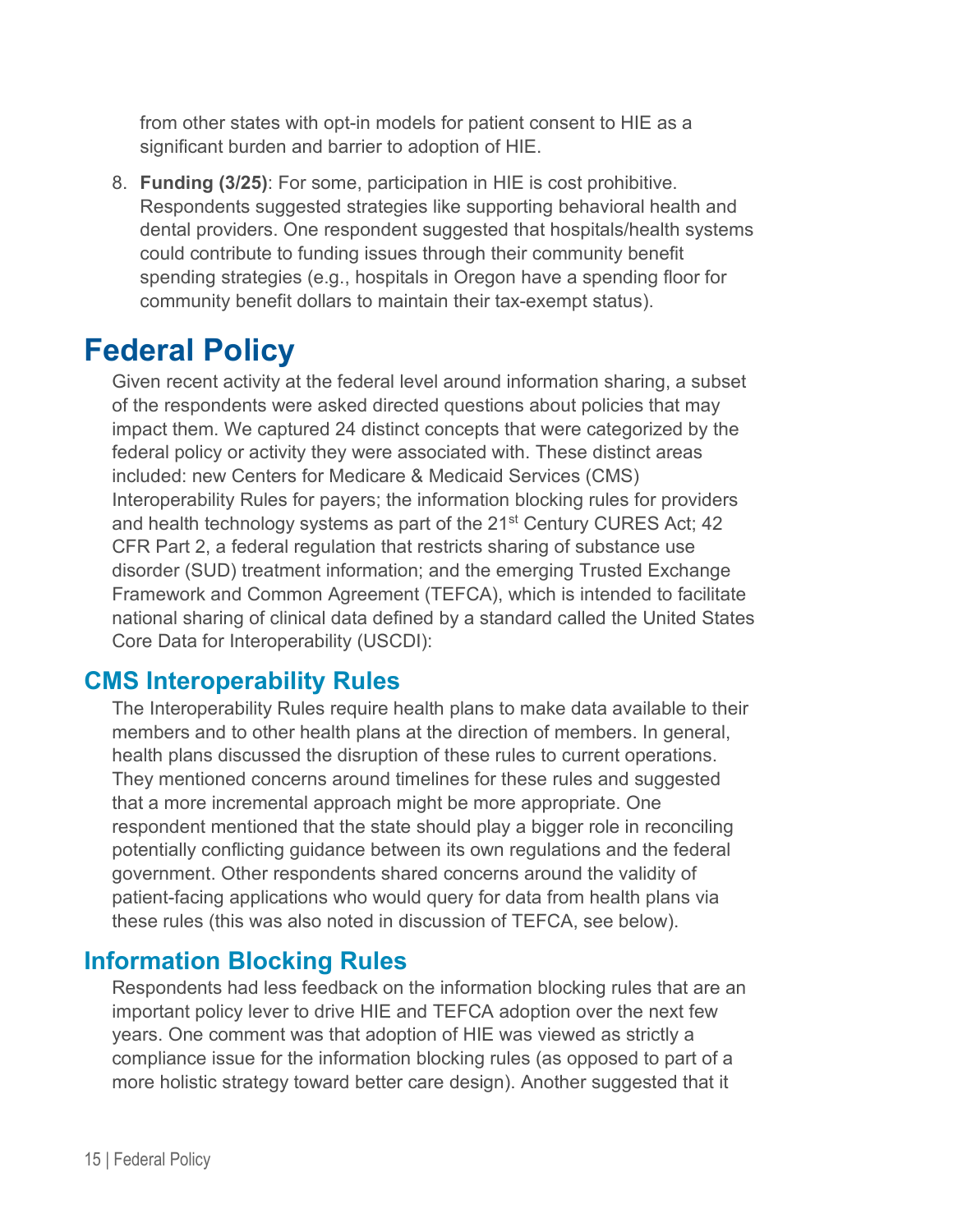might be helpful to do more diagraming of information flows to better identify where information truly gets "blocked," or where gaps in HIE reside.

#### **SUD Treatment Information (42 CFR Part 2)**

Substance Use Disorder treatment information is protected under 42 CFR Part 2 to a higher degree than that which is required of protected health information (PHI) under the Health Insurance Portability and Accountability Act (HIPAA). HIPAA serves as the underlying privacy and security framework governing most health information sharing in the US. That means that for the behavioral health respondents we interviewed, they still mentioned concerns around a "shadow record" that gets created by parsing out and holding SUD treatment information to a different standard. Respondents mentioned that the modified rules (the regulation was updated in 2017) have helped, but that additional support was still needed with the opt out component of the rule. Furthermore, until vendors change their architecture around how this information is stored and managed, there will continue to be barriers in information sharing for patients with SUD treatment history.

#### **TEFCA**

Given the early stage of TEFCA (the common agreement has just been launched, implementation of initial Qualified Health Information Networks (QHINs) is expected later in 2022), there was limited information for respondents to react to. Nevertheless, respondents were concerned about how this new national data exchange framework (including the creation of QHINs) and set of activities would impact existing efforts like the patientcentered data home model that has been adopted by many HIEs across the county (and supported by the HIE trade association, Civitas Networks for Health). Respondents mentioned that the sheer volume of queries resulting from this new network will be time consuming and costly. Respondents were unclear how testing, validation, and other activities will be accomplished. Respondents shared concerns that queries from patient-facing applications might not truly be driven by the patient. One respondent mentioned that the effort has been de-prioritized within their organization given COVID-19 and other pressing operational concerns. In contrast, one respondent highlighted that HIEs could serve as a useful connection point to this emerging network.

### <span id="page-15-0"></span>**Conclusion**

As identified in the executive summary, several themes identified throughout this document can be linked to one another. For example, governance was identified as a goal of HIE, but this topic was also important to ensuring that HIE promotes equity and was central to the advice respondents gave on the Oregon Approach. While the temptation is to jump to use cases and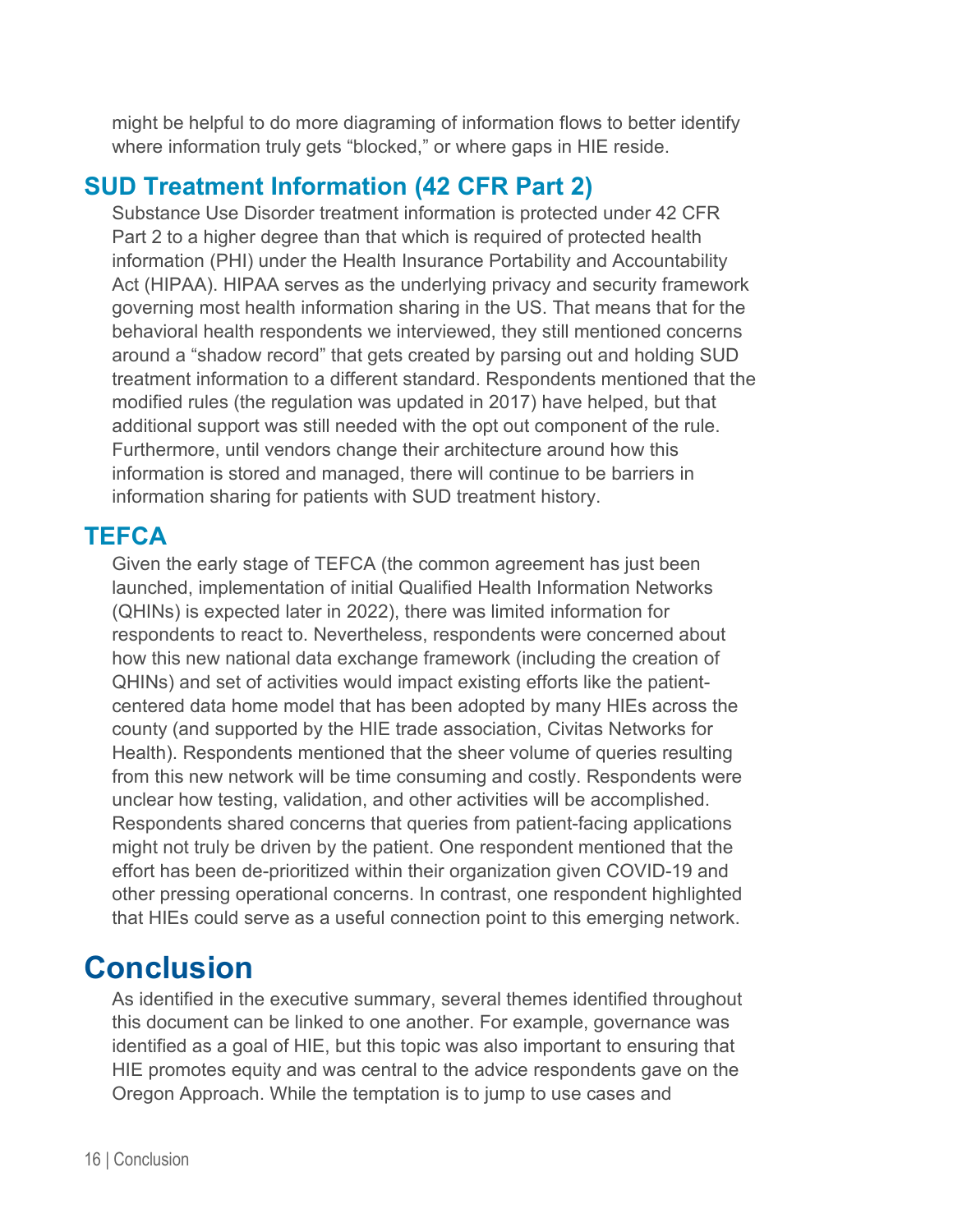solutioning, the results of this interview process emphasize the ongoing need to think about how governance is structured, how education and training are used to support the adoption and maintenance of HIE tools, and how the widening of the HIE net will require new strategies around community engagement and investment.

With that in mind, the respondents did generate a significant list of actionable opportunities for both state and regional HIE leaders to further develop into use cases that could promote and enhance the value of HIE in Oregon. The interviewers recommend establishing a way to index and potentially prioritize these opportunities as a key strategy to fostering adoption and spread of the right HIE tools.

The themes captured in this project were in many ways a good review of the types of feedback and guidance that organizations in Oregon have been providing over the past 5-10 years on HIE. The emphasis on leadership buyin and defining value up front are important insights that Oregon has gained from years of successes and failures in the technology space. While several HIE leaders from outside of Oregon were interviewed for this project, the interviewers recommend a deeper focus on how other states have addressed these issues as a next step.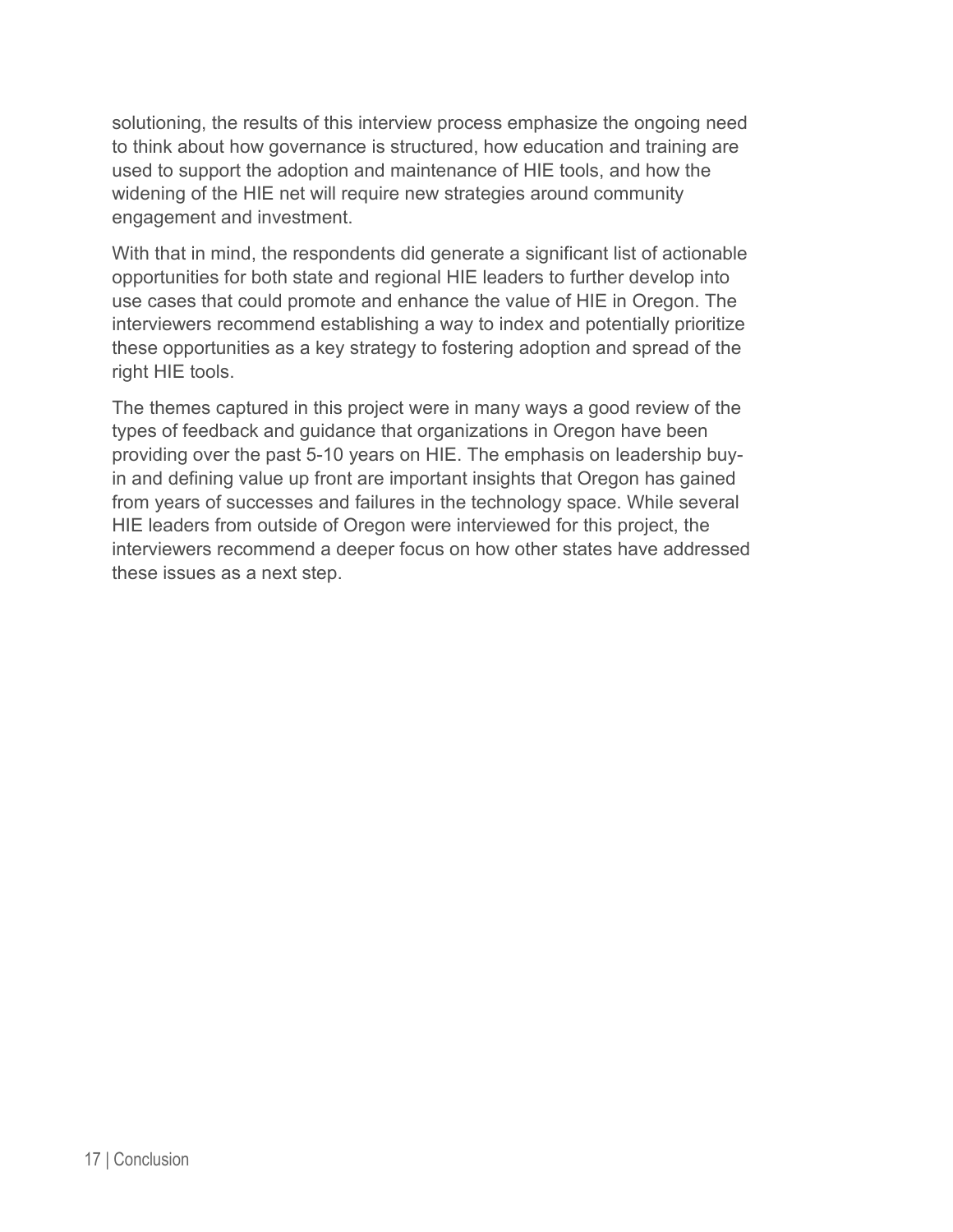# <span id="page-17-0"></span>**Appendix A: Interview Respondents**

| <b>Name</b>                         | <b>Organization</b>                                              | <b>Title</b>                                               |
|-------------------------------------|------------------------------------------------------------------|------------------------------------------------------------|
| Bill Bard*                          |                                                                  | <b>Consumer Advocate</b>                                   |
| <b>Cherryl Ramirez</b>              | Association of Oregon Community<br><b>Mental Health Programs</b> | <b>Executive Director</b>                                  |
| Andy Van Pelt**/Elyssa Tran         | Apprise Health Insights (OAHHS)                                  | <b>CEO/Senior VP</b>                                       |
| Aaron Turchil                       | Camden Coalition (NJ)                                            | Director of Strategy & Analytics                           |
| Manu Chaudhry*                      | <b>Capital Dental</b>                                            | President                                                  |
| Nicole Merrithew/Nate Corley        | CareOregon                                                       | VP, Network Relations & QI/VP IS<br>& Analytics            |
| Lisa Bari                           | <b>Civitas Networks for Health</b>                               | Interim CEO                                                |
| Richard Gibson/Sara Hallvik         | <b>CoMagine Health</b>                                           | Medical Director/VP, Analytics                             |
| Morgan Honea                        | <b>CORHIO (A Contexture</b><br>organization) (CO)                | CEO                                                        |
| Kristina Martin/Dorothy Rengal      | <b>Curry General Hospital</b>                                    | <b>CIO/Medical Records Manager</b>                         |
| Laura Proud/Seth Harriff            | Legacy Health                                                    | Manager, Rev Cycle/Manager, IS<br>Applications             |
| Mary Monnat**/Katy Beveridge        | <b>Lifeworks Northwest</b>                                       | Executive Director/VP, Operations                          |
| Paul Matthews/Jennifer Stoll        | <b>OCHIN</b>                                                     | CTO/EVP, External Affairs                                  |
| <b>Bridget Barnes/Cort Garrison</b> | OHSU                                                             | CIO/CMIO                                                   |
| Dr. Brian Frank                     | <b>OHSU Richmond Clinic</b>                                      | Provider                                                   |
| Brian Wetter**                      | PacificSource                                                    | VP, IT Infrastructure & Analytics                          |
| Daniela Onofrei                     | <b>Providence Medical Group</b>                                  | Manager, Case Management                                   |
| Erick Maddox/Paula Weldon           | Reliance eHealth Collaborative                                   | <b>Executive Director/Director of</b><br><b>Operations</b> |
| Sonney Sapra                        | <b>Samaritan Health Services</b>                                 | <b>CIO</b>                                                 |
| Stephanie Renick/Nic Hess           | San Diego Health Connect (CA)                                    | Director of Operations/Technology                          |
| John Gaede**                        | <b>Sky Lakes Hospital</b>                                        | <b>CIO</b>                                                 |
| <b>Michael Thomas</b>               | Tetra                                                            | Consultant                                                 |
| Matt Sinnott**                      | <b>Willamette Dental</b>                                         | <b>Senior Director of Government</b><br><b>Affairs</b>     |
| Diane Tschauner*/David Perkins      | Yakima Valley Farm Workers Clinic                                | <b>CIO/VPIT</b>                                            |
| Rod Meyer**/Daniel Dean             | <b>Yamhill Community Care</b>                                    | Director, IS/Consultant                                    |